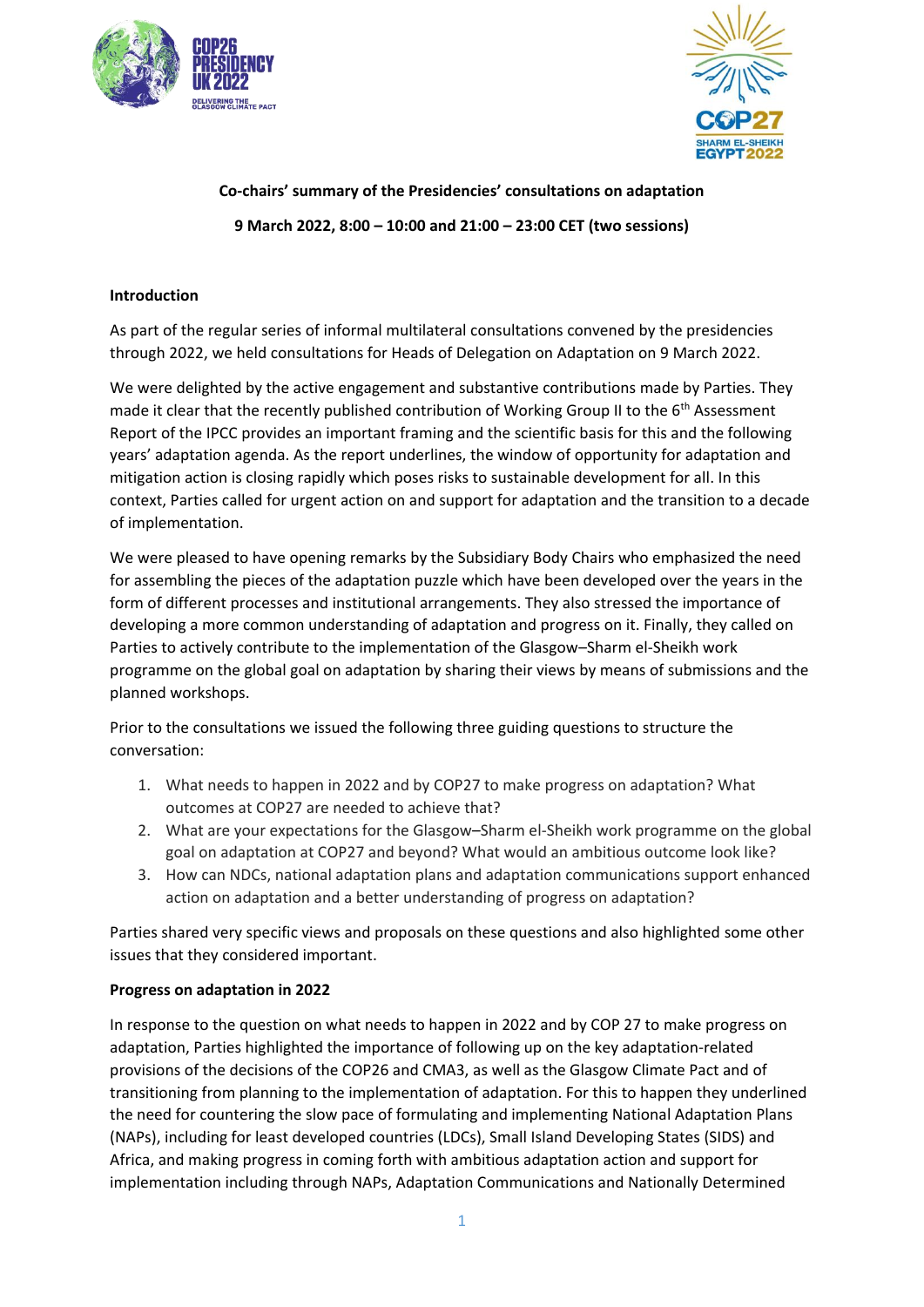Contributions (NDCs). In this context, many Parties stressed the need for developed country Parties to scale up the provision of predictable, accessible and needs-based climate finance, knowledge transfer, technological support and capacity building for developing country Parties. Some further stressed the need for public finance for adaptation in grant form. Some Parties also raised that both public and private finance efforts needed to be strengthened. Some Parties emphasized the growing adaptation gaps and are expecting clear signals from developed country Parties in 2022 on how they will increase adaptation finance commensurate with their promise to double the amount by 2025, and make bolder commitments beyond doubling.

Many Parties also underscored the importance for all major economies to submit revised NDCs in 2022 with ambitious targets for 2030 that align with the 1.5 temperature goal to lower the need for adaptation. In this context, the significant linkages and co-benefits between mitigation and adaptation were emphasized which require greater attention. In addition, linkages between adaptation, mitigation and ecosystem restoration and other nature-based solutions were highlighted by several Parties.

Some Parties also saw the progress to be made by the Adaptation Committee as an important input to progress on adaptation in 2022. This included the progress on implementing the key mandates that emerged from the Paris Agreement in support of the first global stocktake, including with the engagement of the IPCC, and on important aspects of its work plan, which would also feed into the review of the progress, effectiveness and performance of the Adaptation Committee at COP 27.

Some Parties called for enhanced discussions and action on establishing enabling environments, the absence of which was an important drawback for adaptation action in developing countries, particularly in LDCs. Other Parties recommended the organization of a series of regional dialogues to define most urgent needs of all countries.

In terms of outcomes needed from COP 27 to deliver progress on adaptation, some Parties suggested the following elements could form an overarching adaptation outcome to be adopted at COP 27: (i) Key take-aways from the IPCC WG II contribution to AR 6, including on limits to adaptation; (ii) Progress made on adaptation finance since COP 26; (iii) Progress capturing substantive work on the GGA in 2022; (iv) Adaptation and technology linkages; and (v) Progress of work on the Adaptation Committee's mandates.

Some Parties highlighted a request and guidance to the operating entities of the Financial Mechanism to provide adequate finance for the entire process of formulating and implementing NAPs, including for monitoring, evaluation and reporting. Some also called for streamlined criteria for specific constituencies, including Africa and LDCs, to access the promised adaptation finance. Furthermore, several Parties pointed to the necessity of ensuring effectiveness, sustainability and efficiency of the Adaptation Fund and the provision of adequate and predictable resources for it. In this regard it was mentioned that clarity on the operationalization of Article 6 was required to enable the share proceeds for adaptation.

One Party called for an additional decision that would highlight the importance of regional cooperation for adaptation. The Koronivia Joint Work on Agriculture was also mentioned by some Parties as a factor to be considered in the delivery of adaptation-related mandates.

Some Parties suggested including a focus on thematic areas in the organization of COP 27, such as desertification and water, as well as sectoral initiatives that address specific adaptation needs. Others proposed to consider related items such as adaptation, finance and technology in joint discussions. Processes-wise, some Parties requested to avoid overlaps when scheduling adaptation agenda items to enable small delegations to participate throughout.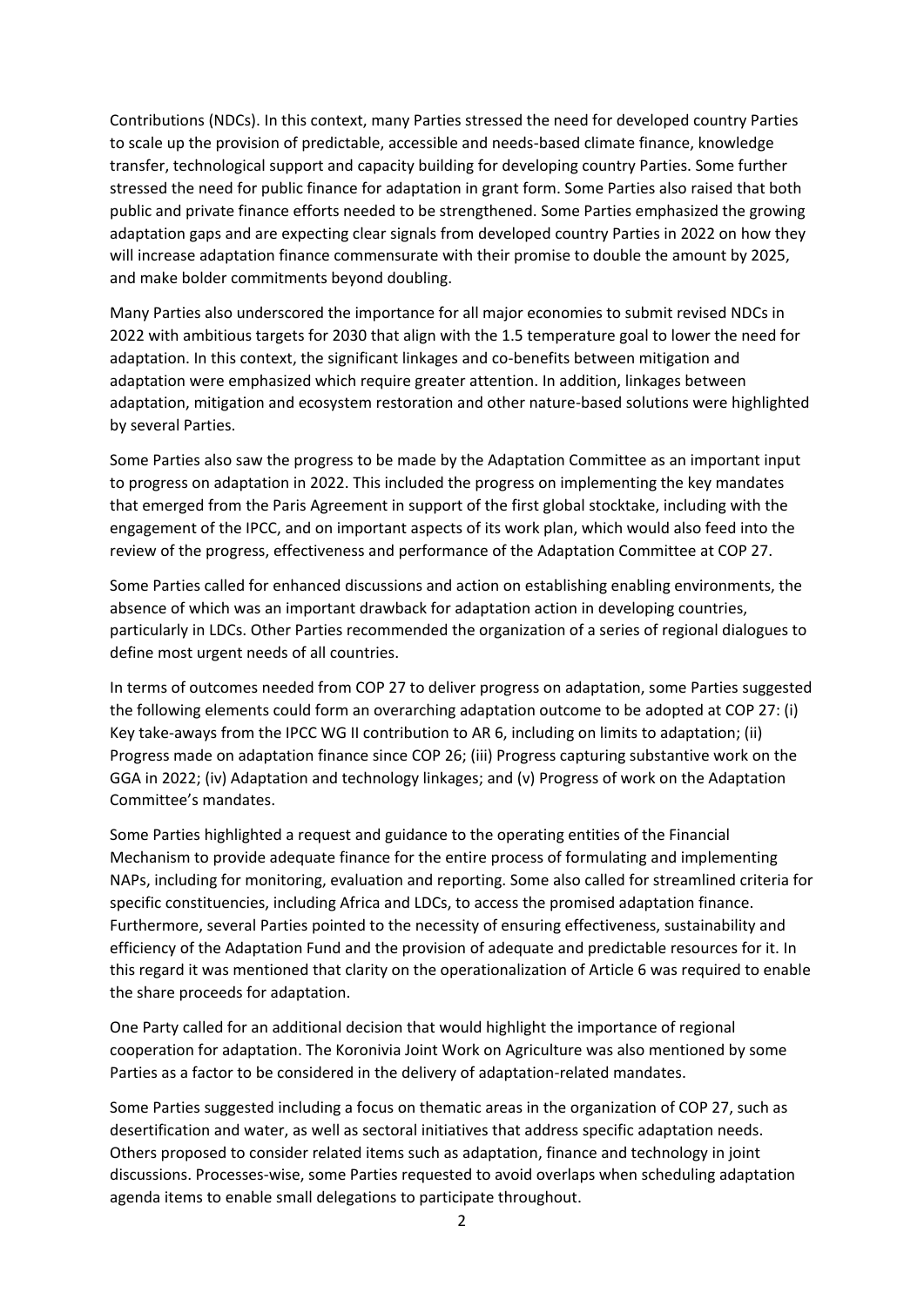#### **Expectations for the Glasgow**–**Sharm el-Sheikh work programme on the global goal on adaptation**

Parties concurred that the work programme provides a good opportunity to address adaptation as a global challenge that requires efforts at the global, regional, national and local levels and the linking of global with local perspectives. It was further referred to by some Parties as a good opportunity for sharing ideas and deepening engagement on adaptation as well as for moving from incremental to systemic approaches. Furthermore, other Parties see it as a suitable platform for assessing needs related to adaptation as well as for identifying its costs and for removing barriers for accessing adaptation finance. Many Parties also underlined that the work programme will enable a better understanding of adaptation and some suggested it could support its measurement at an aggregate level.

In this context, some Parties shared the view that it will not be possible to come up with a common set of indicators to review progress on adaptation globally, but that instead the work programme could help to create a common understanding on adaptation as well as the collective progress on it as well as to identify areas towards which more investment needs to be channelled and what the issues are that still hinder adaptation at the national and local level.

In terms of what needs to be achieved in 2022, some Parties referred to a deeper understanding of a range of issues, including: (i) common and region/area-specific vulnerabilities based on IPCC findings; (ii) national experiences, e.g. in putting in place relevant policies, and related common challenges and ways to overcome them; (iii) methodologies that can help to review progress (supported by work of the AC and the IPCC report) and (iv) the role of tipping points for adaptation.

In more practical terms, some Parties called for an immediate start of the work under the work programme in order to yield substantive outcomes in time for COP 27, emphasizing that work is already delayed. It was also pointed out that Parties should be urged to put forward Adaptation Communications and other national reports such as NDCs, National Communications, as well as planning and implementation national documents, in particular NAPs so as to allow for a holistic view on countries' lessons learned, best practices and key opportunities on adaptation as well as for enhancing mutual understanding of Parties' combined efforts.

Concrete proposals were made for conducting the workshops planned in 2022. These included focusing on clusters of objectives and/or logical flows e.g. the first workshop could focus on enhancing understanding of the GGA, the second on ways to review progress, etc. Some Parties saw this sequencing as a good approach for enabling Parties to agree, at COP 27, on criteria and principles to review progress towards the goal as part of GST 1, also taking into account previous work by the Adaptation Committee. In addition, some parties indicated that key principles and relevant provisions of the Convention and the Paris Agreement should guide the implementation of the work programme; they mentioned in particular equity, CBDR, Party-driveness, and other priorities including sustainable development and poverty eradication.

It was mentioned that other aspects of the work programme could be left to 2023, noting that all objectives of the work programme must be fully set out in order to inform the GST and to make an essential contribution towards enhancing action on adaptation and support. Some Parties were in favour of a concrete decision on the GGA to be adopted by COP 27/CMA 4 and were of the view that this decision would need to capture the elements highlighted in the workshops and address the gaps and needs of developing countries for adaptation, with concrete steps towards enhancing adaptation support, including finance, technology transfer, and capacity building. Some Parties said a clear decision on the substantive progress made under the work programme would facilitate a strong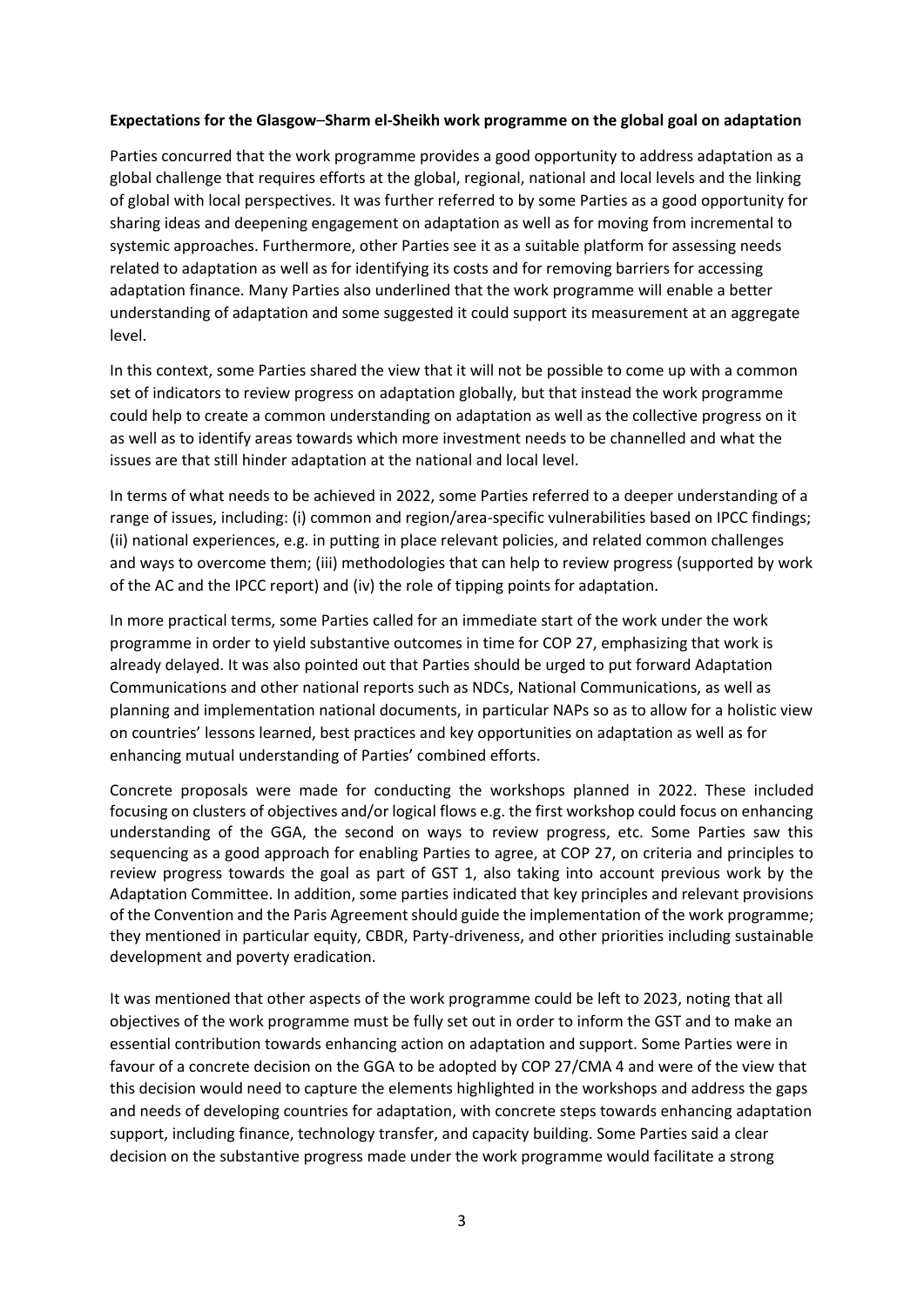outcome at COP 28. Other Parties said the focus at COP27 should be on stocktaking progress on the work programme with a substantive decision at COP28.

Regarding the organizational aspects of the workshops, it was underlined that they will need to be organized in a way that allows smaller delegations and all developing countries to participate. There were divergent views, however, on how this could be ensured. While some Parties favoured the conduct of the workshops in person or in a hybrid format before the SB sessions in June, ,some argued that this could lead to clashes with pre-sessional group consultations and would prolong the time during which delegates would be absent from their families. These Parties favoured the virtual format or shorter in-session workshops, while others expressed concern over the challenges of virtual workshops to achieving progress

Views were also exchanged on the inclusion of a dedicated agenda item on "Matters related to the Glasgow–Sharm el-Sheikh work programme on adaptation" on the agenda of SB 56 in June 2022. Views ranged from support of the proposal with a view to delivering a substantive decision at CMA 4 as a first milestone, through the addition of a standing agenda item on the GGA on both the SB as well as the CMA agendas. Other Parties argued against the inclusion of the item on the June SB agendas as this might lead to further negotiations on the work programme instead of facilitating practical discussions on the GGA.

Overall, there were calls for conducting the work programme in an inclusive manner and in a way that would not pose any additional burden on developing countries, as enshrined in the respective decision from Glasgow. It was also mentioned that it should ensure the participation of non-party stakeholders such as youth and indigenous peoples and consider gender aspects, Africa's special needs and circumstances, and transboundary issues. In addition, some Parties recalled the essential contributions that bodies and institutional arrangements such as the Adaptation Committee and the Nairobi work programme could make towards a successful outcome of the work programme. Calls were also heard for applying innovative approaches when designing aspects of the work programme, such as the workshops. Some Parties mentioned the need for more clarity on the procedure for assessing the work of the work programme and on how the information will be incorporated into the first and subsequent GSTs.

## **The role of NDCs, NAPs and adaptation communications in supporting enhanced adaptation and a better understanding of progress**

Parties were in agreement that the GST is a key milestone for adaptation, including for taking stock of adaptation finance and needs and persisting challenges faced by developing countries in implementing adaptation, and that Adaptation Communications, NDCs, and NAPs, need to be recognized as important vehicles for Parties to communicate their plans and support needs for implementation.

In this regard, some Parties underlined that Parties should be encouraged to support developing countries to formulate and subsequently implement their NAPs, Adaptation Communications and NDCs, to communicate their priorities, needs, and progress in planning and implementing adaptation and to share outstanding support needs and challenges as well as to enable learning. The different vehicles of both planning and implementation, as well as communication, were seen as being helpful for building coherence on adaptation and for facilitating bottom-up reviews of progress under the GST. In this context, the supplementary guidelines for Adaptation Communications being developed by the Adaptation Committee were highlighted as an opportunity to help bring more consistency across the different communication channels. Some parties highlighted the need for support to be